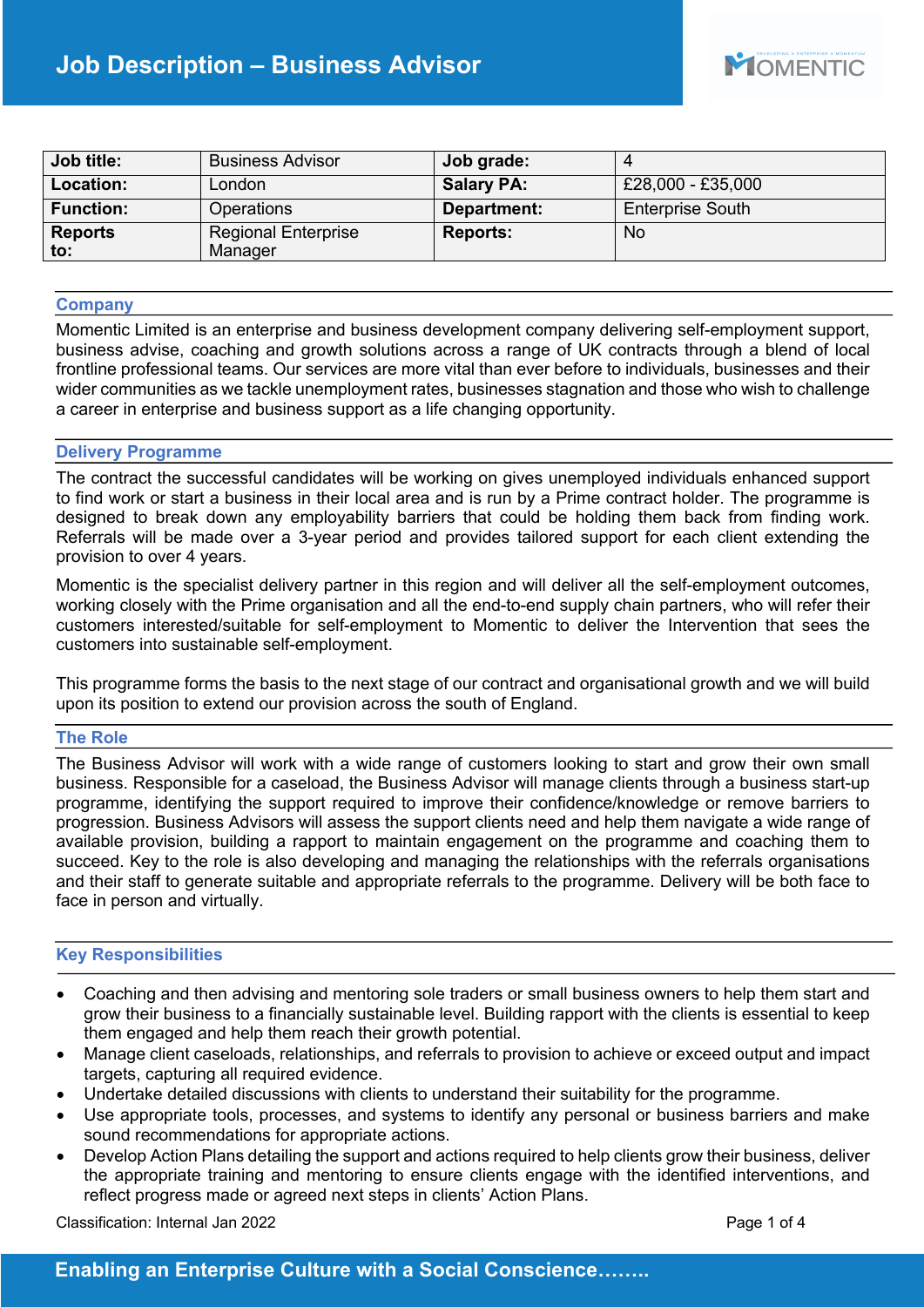- Maintain client contact via face-to-face meetings, group sessions, phone, email, and Microsoft Teams/Skype. Monitor and manage key client milestones.
- Establish and maintain links with participating organisations. Work with and support other team members to ensure effective programme delivery.
- Ensure client enquiries and partner referrals are correctly recorded on CRM and associated service-specific data capturing systems, updating progress against agreed actions as plans progress.
- Closely monitor the achievement of any outputs, including new businesses created, businesses sustained and other service-specific outputs/outcomes that result from the support provided.
- Adhere to all record-keeping requirements. Complete all paperwork in line with the funding criteria in an accurate and timely manner. Work with administrative colleagues to ensure that interventions are recorded, outputs are evidenced, and all required paperwork is completed in accurate and timely manner
- Prepare monthly performance reports as set by the line manager.
- Establish and maintain effective relations with referrals partner organisations key staff members and teams to promote and explain the self-employment intervention to help facilitate high quality referrals.
- Proactively identify and engage with complimentary resources and provision that would support and enhance the self-employment delivery in the region
- Work flexibly across the region and across multiple contracts, as necessary.
- Attend regular performance and team meetings.
- Undertake business travel as required in order to perform your role effectively, this may also include working from more than one location.
- Flexibility to work outside normal working hours when required.

# **Person Specification**

# **Experience and Qualifications**

| Requirement:                                 | <b>Essential</b>                                                                                                                                                                                                                                                                                                                                                                                                                                                                                                                                                                                                                                     | Desirable                                                                                                                                                                                                                                                                                                                                             |
|----------------------------------------------|------------------------------------------------------------------------------------------------------------------------------------------------------------------------------------------------------------------------------------------------------------------------------------------------------------------------------------------------------------------------------------------------------------------------------------------------------------------------------------------------------------------------------------------------------------------------------------------------------------------------------------------------------|-------------------------------------------------------------------------------------------------------------------------------------------------------------------------------------------------------------------------------------------------------------------------------------------------------------------------------------------------------|
| Education,<br>training and<br>qualifications |                                                                                                                                                                                                                                                                                                                                                                                                                                                                                                                                                                                                                                                      | One or multiple of:-<br>IAG Level 4 qualifications<br>$\bullet$<br><b>SFEDI</b> qualifications<br><b>Business Coaching qualification</b><br>Qualification for a level 3 teaching<br>and learning<br>Degree level business education, or<br>degree level qualification with a<br>management body or the relevant<br>business experience to match those |
| Skills,<br>knowledge<br>and abilities        | Proven track record in a business advisory or<br>$\bullet$<br>personal coaching role. Strong general consulting<br>skills.<br>Practical and technical knowledge of undertaking<br>$\bullet$<br>personal and organisational needs analysis<br>Detailed knowledge and experience of facilitating<br>$\bullet$<br>early stage growth in a business<br>• Good working knowledge of the challenges faced by<br>micro and small business<br>Understanding of government policy in relation to self-<br>$\bullet$<br>employment, and the ability to understand how the<br>services we offer may need to change if/when the<br>external environment changes. | Knowledge of benefits system<br>Specialist business growth<br>knowledge                                                                                                                                                                                                                                                                               |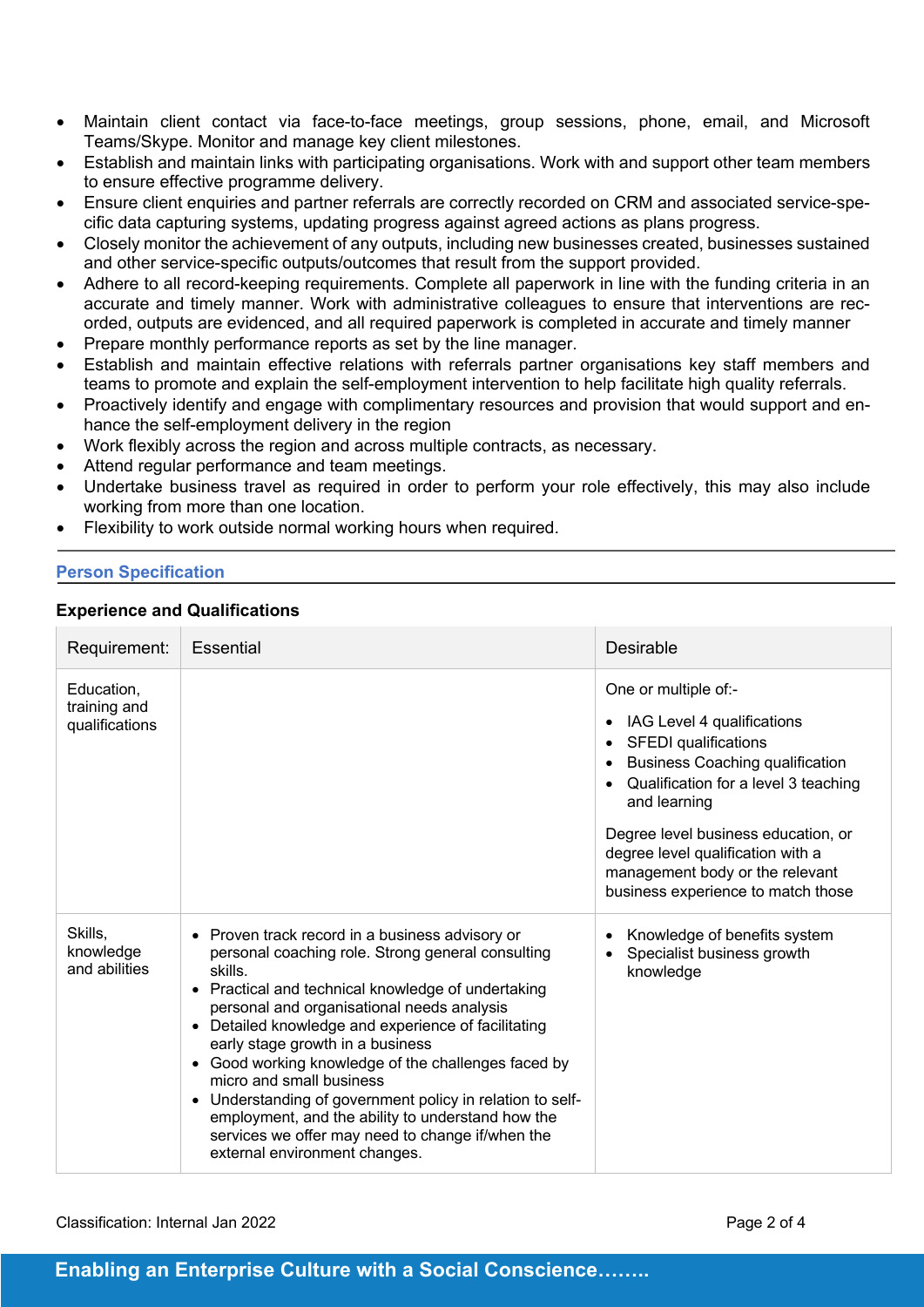|                        | • Strong interpersonal, communication and negotiating<br>skills. Ability to engage and motivate clients from a<br>range of backgrounds, demonstrating clear empathy<br>and credibility<br>• Good working knowledge of key national, sub-regional<br>and local organisations and their role in supporting<br>businesses to grow and/or removing barriers e.g.<br>debt/housing<br>Good working knowledge of funding and contract<br>$\bullet$<br>delivery in relation to business support e.g., securing<br>seed investment or growth funding<br>• Ability to manage a caseload of clients from diverse<br>backgrounds and needs<br>• Excellent presentation and networking skills with the<br>ability to deliver one-to-one and group sessions<br>• Ability to deliver a client journey in conjunction with<br>other professionals and/or services<br>• Excellent planning, organisational, administrative and<br>project management skills<br>• Well-developed IT skills, including an understanding<br>of computerised Management Information Systems,<br>spreadsheets, diary management, e-mail, Excel,<br>Word, and Case Management/CRM applications.<br>• Good understanding of social media sites. |                                                                                    |
|------------------------|---------------------------------------------------------------------------------------------------------------------------------------------------------------------------------------------------------------------------------------------------------------------------------------------------------------------------------------------------------------------------------------------------------------------------------------------------------------------------------------------------------------------------------------------------------------------------------------------------------------------------------------------------------------------------------------------------------------------------------------------------------------------------------------------------------------------------------------------------------------------------------------------------------------------------------------------------------------------------------------------------------------------------------------------------------------------------------------------------------------------------------------------------------------------------------------------------------|------------------------------------------------------------------------------------|
| Experience             | • Proven track record in a business advisory or<br>personal coaching, advice & guidance role. Strong<br>general consulting skills.<br>• Strong knowledge of all the core self-employed<br>elements i.e., Business reviewing and planning,<br>Finance, Sales and Marketing etc<br>Professional experience and approach to managing<br>and delivering start-up and, or business assessment,<br>advice and development<br>• Strong track record in helping businesses to grow<br>Proven experience of undertaking client assessments<br>and action planning; caseload management;<br>managing personal/economic and environmental<br>barriers to progression across varied caseloads;<br>providing advice and guidance; signposting and<br>making referrals to internal and external provision<br>• Proven track record of achieving and evidencing<br>target outputs/outcomes, including client signatures<br>Experience in the self-employment sector<br>$\bullet$<br>• Experience of working effectively in a multi-<br>disciplinary professional team<br>Using Project Management techniques                                                                                                           | Previous or current business owner<br>Presentation skills both written and<br>oral |
| Personal<br>attributes | • Ability to build trust and rapport with clients,<br>stakeholders and colleagues<br>• Ability to work effectively in a professional team/s<br>• Self-motivated with ability to adapt a flexible approach<br>to changing priorities<br>• Able to plan, prioritise and implement your own<br>workload.<br>Demonstrates enthusiasm, initiative and willingness to<br>٠<br>learn.                                                                                                                                                                                                                                                                                                                                                                                                                                                                                                                                                                                                                                                                                                                                                                                                                          | Proven critical thinking and problem-<br>solving skills                            |

# Classification: Internal Jan 2022 **Page 3 of 4**